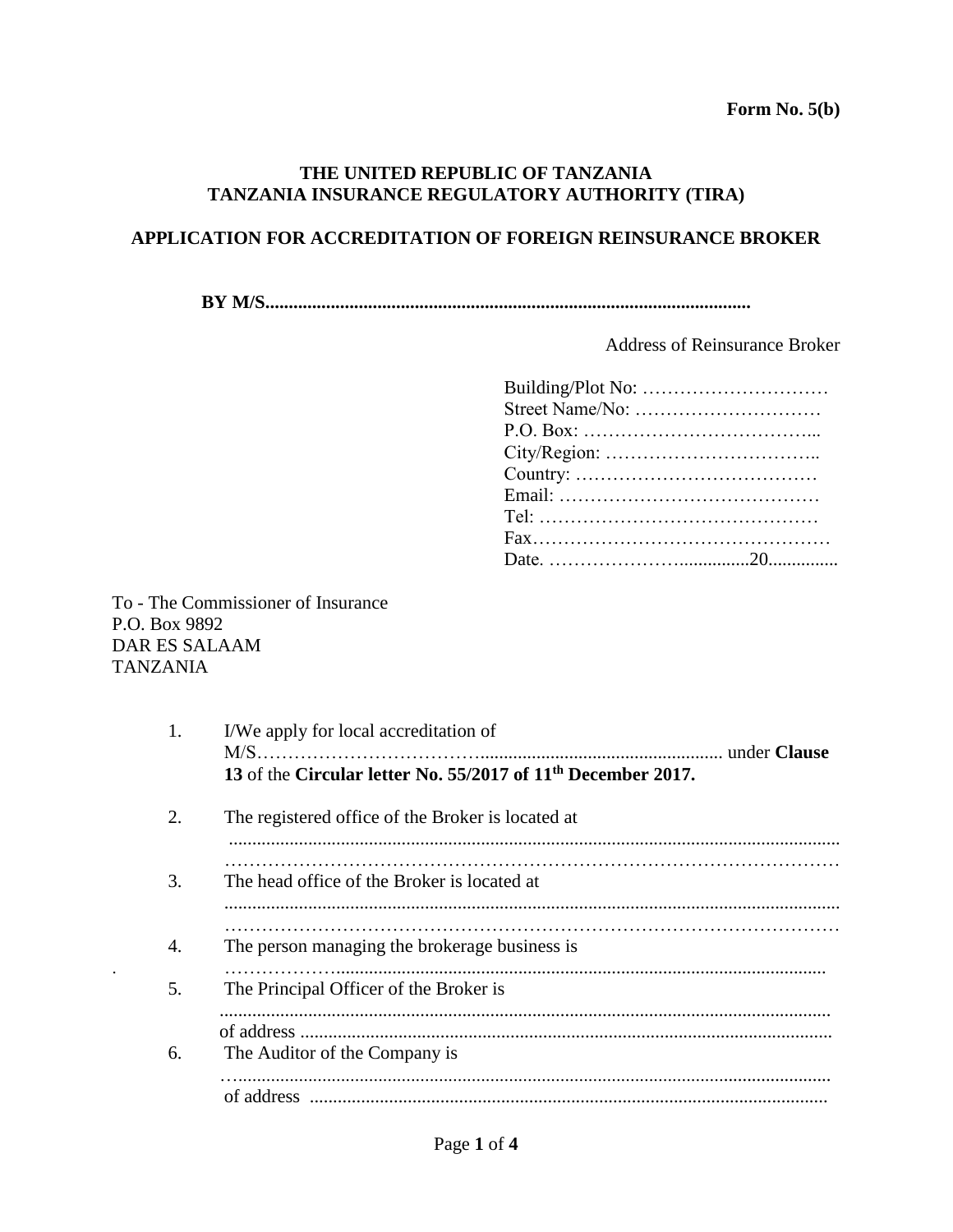|    | 7. The actuary to the Company is    |  |  |
|----|-------------------------------------|--|--|
| 8. | The Rating Agency of the Company is |  |  |
|    |                                     |  |  |

- 9. The following information and documentation should be attached to this application. Failure to provide all the required information will result in the return of the application by the Commissioner.
	- a. Certificate of Incorporation in home jurisdiction;
	- b. Copy of active License issued by a regulatory agency in home jurisdiction;
	- c. Report on Credit rating by a reputable rating agency;
	- d. Audited financial statements for the previous 3 years;
	- e. Payment of an annual accreditation fee of US\$ 5,000.
	- f. List of shareholders.
	- g. Any other relevant information;
- 10. Please provide on **ANNEXURE 1** to this application, information on transactions made with Tanzanian registered insurance companies during the last year ended 31<sup>st</sup> December \_\_\_\_\_\_\_\_\_\_\_\_\_\_\_\_\_\_.

I/We enclose a statement of transfer of fund payable to the Commissioner of Insurance for US Dollars five thousands **(US\$ 5,000/=)** being Annual Accreditation fee upon acceptance of our application. In the event of this application for local accreditation being unsuccessful, we understand that **10%** i.e. **US\$ 500/=** (Application & Registration fee) shall not be refunded.

Yours faithfully,

............................................................... (Authorised Signature)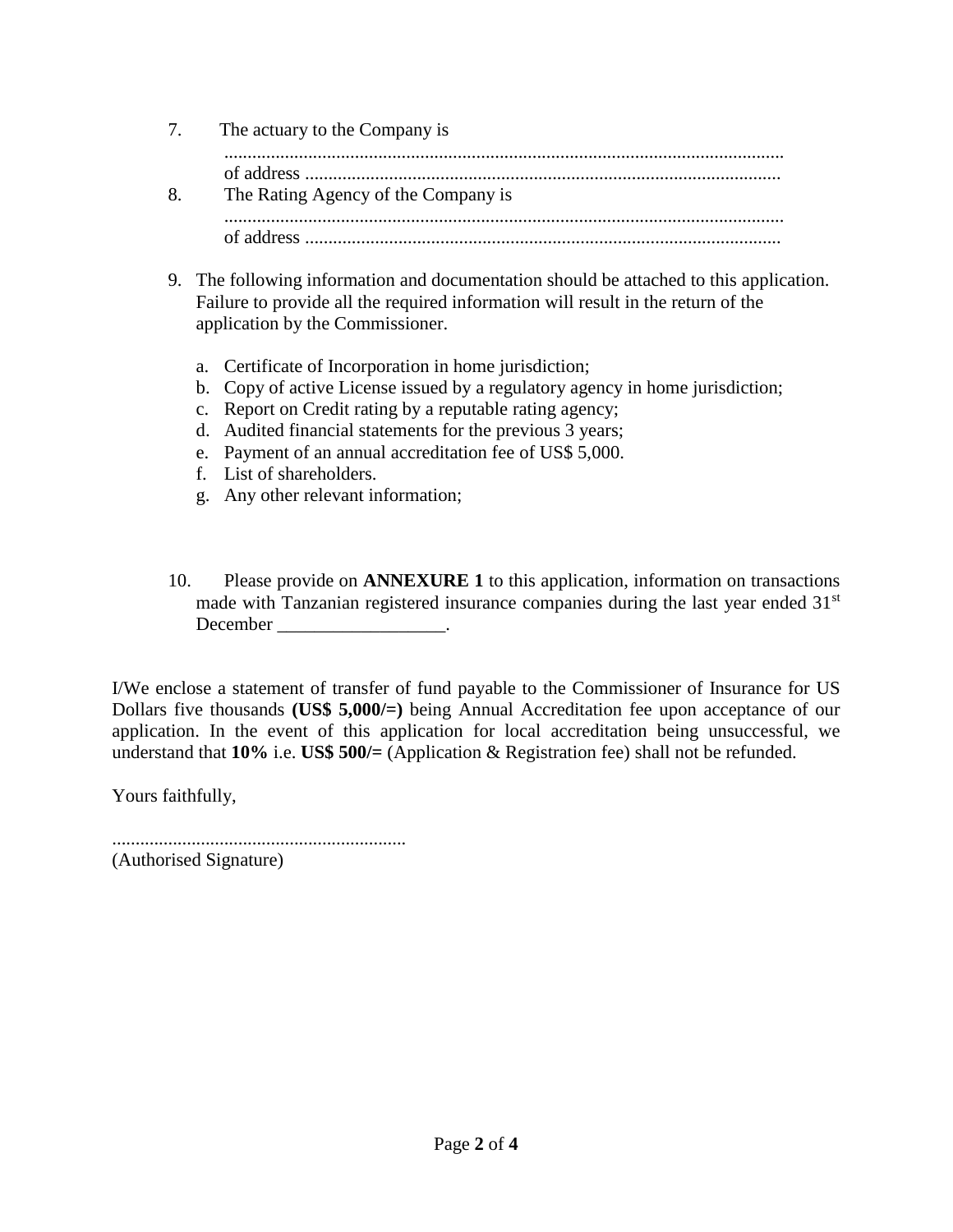| <b>BANK DETAILS</b>                               |                                                                         |  |  |  |  |
|---------------------------------------------------|-------------------------------------------------------------------------|--|--|--|--|
| <b>PAYEE NAME:</b>                                | <b>COMMISSIONER</b> - Insurance Supervisory Department                  |  |  |  |  |
| Account Number:                                   | 012105024822                                                            |  |  |  |  |
| <b>Bank Name:</b>                                 | <b>National Bank of Commerce NBC Limited</b>                            |  |  |  |  |
| Branch name:                                      | Samora Avenue Branch                                                    |  |  |  |  |
| $P.O.BOX$ :                                       | 9002                                                                    |  |  |  |  |
|                                                   | Dar es Salaam TANZANIA                                                  |  |  |  |  |
| <b>NBC PHONE NO</b><br>FAX:<br><b>SWIFT CODE:</b> | +255 22 2114530/ 2116584/ 2115572<br>$+255222110367$<br><b>NLCBTZTX</b> |  |  |  |  |

## *On any payment please do the following:*

- *1.* State clearly on the deposit slip or transfer document the purpose for which the *payment is being made to TIRA (e.g. Annual Accreditation Fee 2018, etc.)*
- *2. Send us a scanned copy of statement of transfer of fund evidencing payment of annual accreditation fee. [\(coi@tira.go.tz](mailto:coi@tira.go.tz) cc: [smwiru@tira.go.tz](mailto:smwiru@tira.go.tz) ; [mrobert@tira.go.tz;](mailto:mrobert@tira.go.tz) ikissongo@tira.go.tz ).*
- *3. State clearly on the slip, the name of the Applicant and not the name of a person effecting payment.*